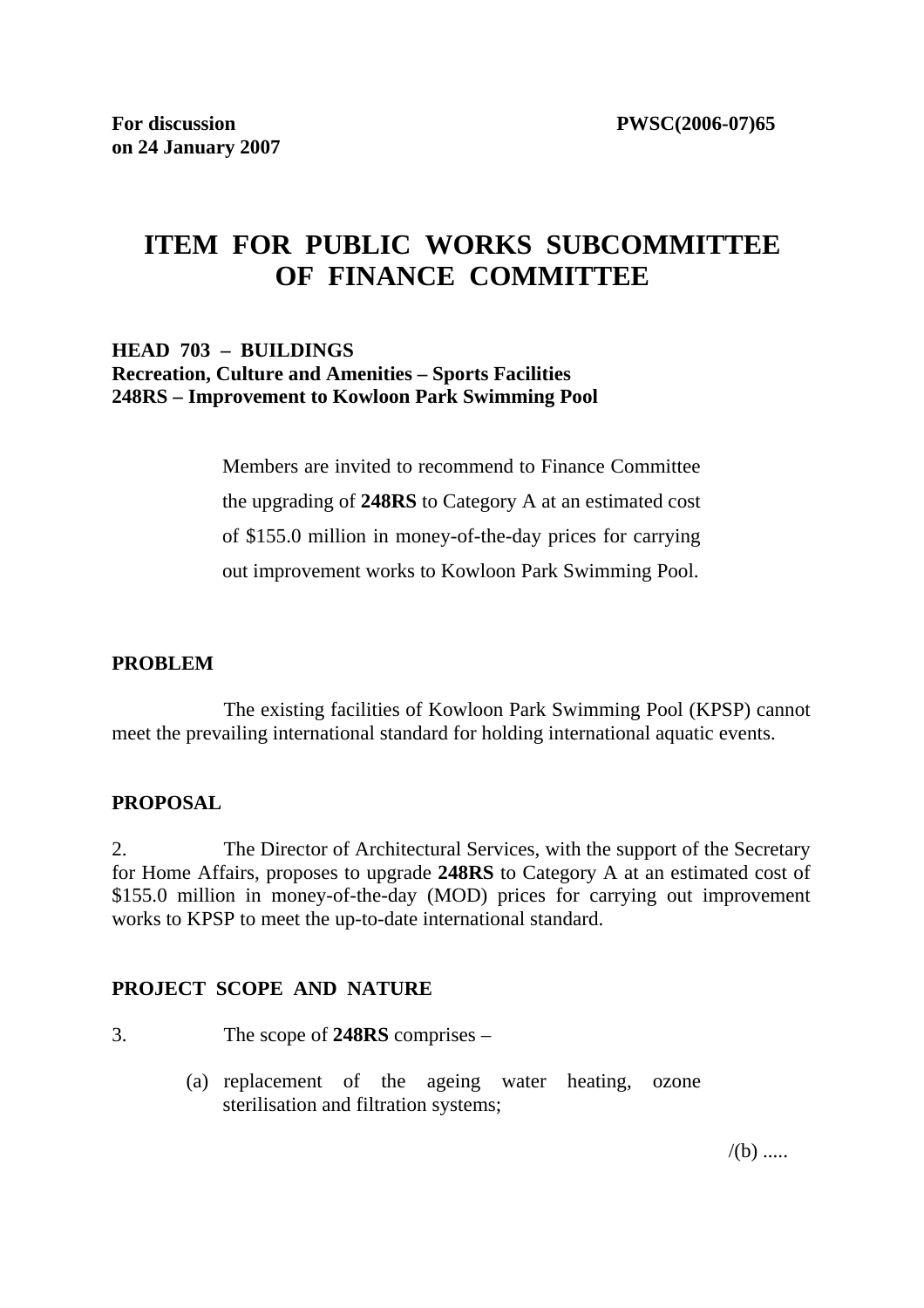- (b) provision of an automated building management system to monitor the water temperature, pH level and free residual chlorine level of pool water;
- (c) conversion of the indoor leisure pool into a four-lane training/warm-up pool and provision of a stretching area for swimmers at the pool deck level;
- (d) improvement of the audio system;
- (e) upgrading of diving facilities, including the provision of a new lift for diving athletes, diving platform and jacuzzi;
- (f) provision of control room, swimming officials room, marshalling room, doping control room, medical room, equipment room, press room, secretariat room, gymnastics room and TV room in accordance with the requirements for international competitions and general uplifting at the spectator area;
- (g) provision of temporary seating and a new trampoline room; and
- (h) works to incorporate the thematic design to create a coherent sports identity for the 2009 East Asian Games (EAG).

The location plan for the KPSP is at Enclosure 1. Computer rendered drawings for the proposed works are at Enclosures 2 and 3.

4. We plan to start the proposed works in June 2007 for completion in February 2009 to tie in with the 2009 EAG. We will temporarily close the indoor pools of the KPSP from December 2007 to November 2008 to facilitate the major improvement works within the main pool deck area. The outdoor leisure pools will remain open as usual in the summer period for the public use. We will also advise individual swimmers to make use of the Tai Kok Tsui Swimming Pool in Yau Tsim Mong District, and hiring bodies to make use of the Shing Mun Valley Swimming Pool for holding aquatic activities. We will re-open the indoor main pool, training pools and diving pool facilities in December 2008 for public use, as well as for swimming and diving training purposes.

### /**JUSTIFICATION** .....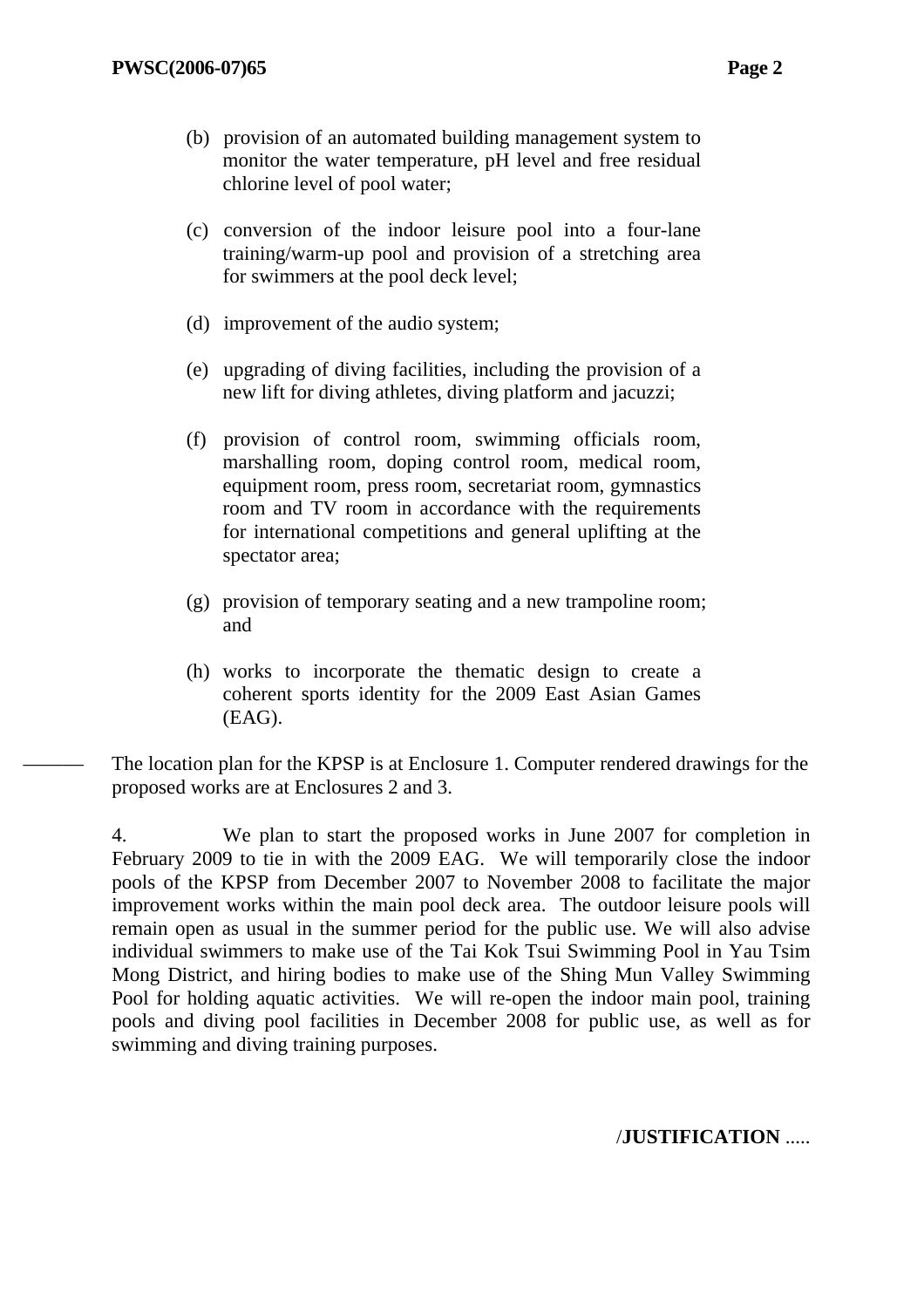## **JUSTIFICATION**

1

5. The KPSP has a total floor area of 30 000 square metres  $(m<sup>2</sup>)$  and has been opened to the public since 1989. The existing facilities include three outdoor leisure pools, one outdoor paddling pool, and four indoor heated pools comprising a 50-metre main pool, a leisure pool, a training pool and a diving pool.

6. The KPSP is heavily patronised for leisure swimming and training. It is one of the most popular swimming pool complexes in the urban area and had a total annual attendance of about one million in 2004 and 2005. The venue is also one of the major venues for holding aquatic events and competitions. From 2004 to 2005, a total of 59 aquatic events were conducted in the KPSP, including the Division I Long Course Swimming Championship, the 6th Asia Pacific Water Polo Invitation Tournament, the  $32<sup>nd</sup>$  Annual Swimming Gala for Physically Disabled, the Chinese Olympic Gold Medallist Diving Performance, the Inter Primary School Swimming Championship, the Inter Secondary School Swimming Championship and Inter Secondary School Sports Competition (Life-Saving). As the venue was built in 1989, some of the existing facilities such as the water heating system, ozone sterilisation system, filtration plant system and diving facilities need to be replaced or upgraded to enhance their functional efficiency and safety standard. As the KPSP will be a major venue for holding aquatic events for the  $2009$  EAG<sup>1</sup>, it is necessary to improve the existing facilities to meet the up-to-date standard for holding international aquatic events.

7. The proposed upgrading works will not only bring the KPSP up to the standard required for holding competitions at international level, including the 2009 EAG, but will also benefit members of the general public and enable more international sports events to be held in the KPSP in the future to showcase Hong Kong as a sports events capital. The upgraded facilities will enhance our sport infrastructure for the long term development of sports in Hong Kong, providing better facilities to help sustain the community's interest and participation in aquatic activities at large and meet the training needs of our athletes for aquatic events in a more effective manner. The upgrading works are therefore providing the essential elements for promoting sports development on all fronts in Hong Kong and are in line with the Government's commitment to creating a strong sporting culture in the community.

### /**FINANCIAL** .....

A total of 13 existing venues designated for holding the 2009 East Asian Games are proposed to be upgraded. Of these 13 projects, **247RS –** "Improvement to Victoria Park Tennis Centre" was submitted to the Public Works Subcommittee (PWSC) on 19 December 2006 and received its support. The remaining 12 projects will be submitted to the PWSC on 24 January 2007 for consideration under three papers.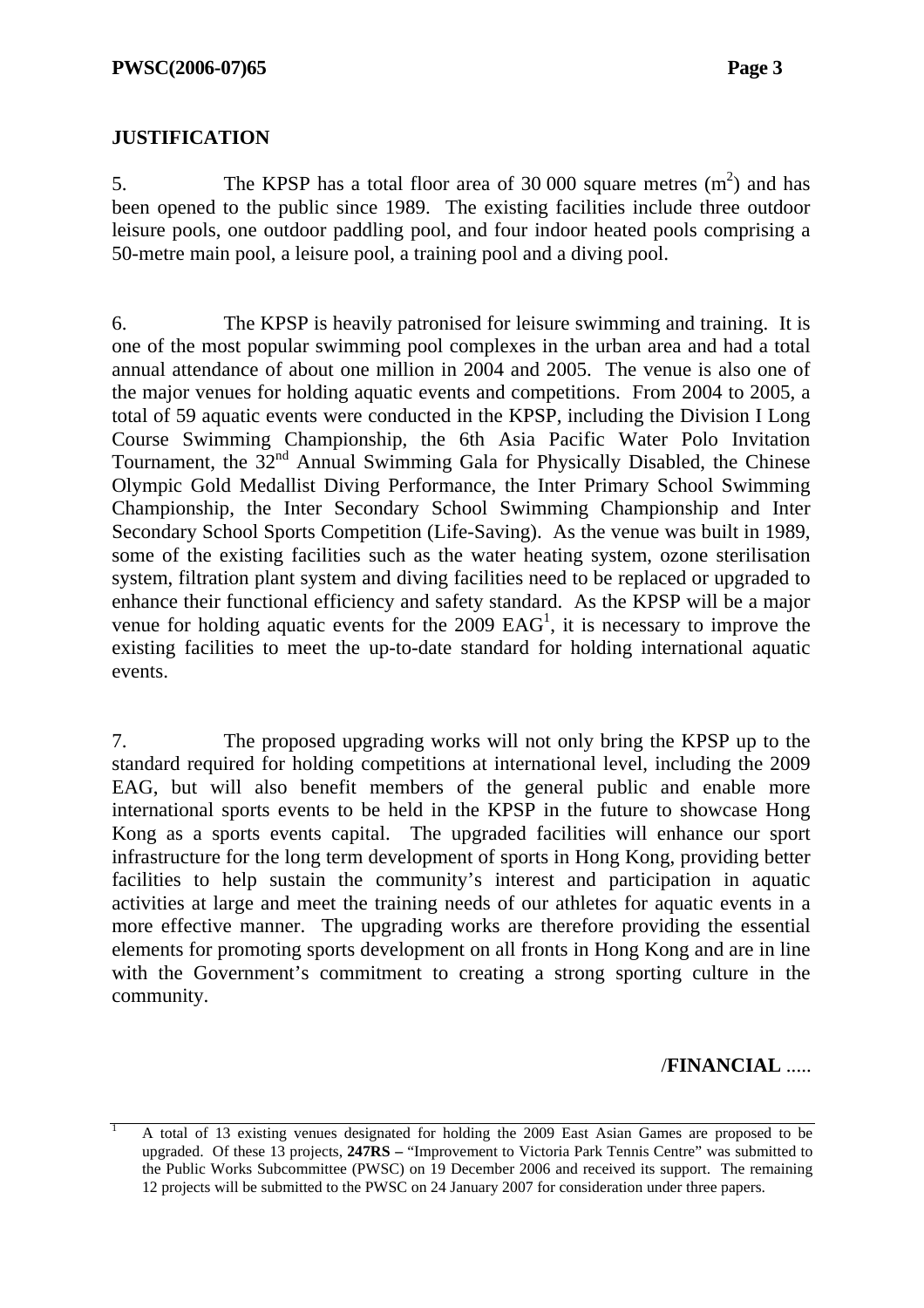8. We estimate the capital cost of the project to be \$155.0 million in MOD prices (see paragraph 9 below), made up as follows –

|     |                                      |     | \$ million |                                  |
|-----|--------------------------------------|-----|------------|----------------------------------|
| (a) | Foundations                          |     | 2.2        |                                  |
| (b) | <b>Building</b>                      |     | 56.7       |                                  |
| (c) | <b>Building services</b>             |     | 60.6       |                                  |
| (d) | Drainage works                       |     | 0.4        |                                  |
| (e) | External works                       |     | 9.8        |                                  |
| (f) | Consultants' fees for                |     | 7.1        |                                  |
|     | (i) contract administration          | 3.2 |            |                                  |
|     | (ii) site supervision                | 3.9 |            |                                  |
| (g) | Furniture and equipment <sup>2</sup> |     | 0.7        |                                  |
| (h) | Contingencies                        |     | 12.8       |                                  |
|     | Sub-total                            |     | 150.3      | (in<br>September<br>2006 prices) |
| (i) | Provision for price adjustment       |     | 4.7        |                                  |
|     | Total                                |     | 155.0      | (in MOD prices)                  |
|     |                                      |     |            |                                  |

We propose to engage consultants to undertake contract administration and site supervision for the project. A detailed breakdown of the estimate for the consultants' fees by man-months is at Enclosure 4. The construction floor area (CFA) of the KPSP is 10 188  $m^2$ . The estimated construction unit cost, represented by the building and the building services costs, is \$11,514 per  $m^2$  of CFA in September 2006 prices. We consider the estimated project cost reasonable as compared with similar projects undertaken by the Government.

/9. .....

<sup>2</sup> Based on the furniture and equipment provided in the existing/planned facilities of similar scale (e.g. office furniture, litter bins and portable signage, etc).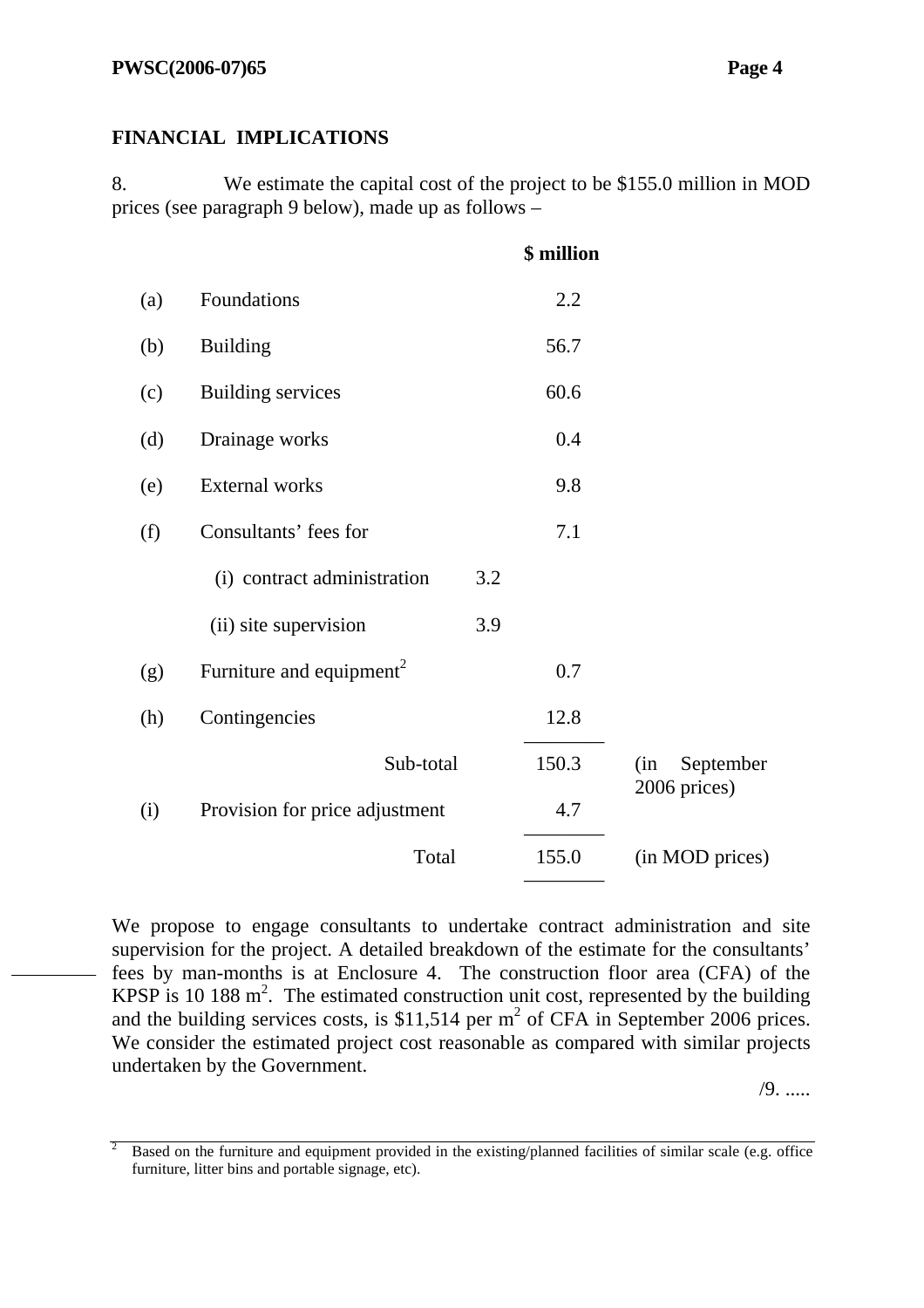| Year        | \$ million<br>(Sept 2006) | <b>Price</b><br>adjustment<br>factor | \$ million<br>(MOD) |
|-------------|---------------------------|--------------------------------------|---------------------|
| $2007 - 08$ | 25.4                      | 1.01250                              | 25.7                |
| $2008 - 09$ | 82.7                      | 1.02769                              | 85.0                |
| $2009 - 10$ | 30.1                      | 1.04310                              | 31.4                |
| $2010 - 11$ | 7.6                       | 1.05875                              | 8.0                 |
| $2011 - 12$ | 4.5                       | 1.08257                              | 4.9                 |
|             | 150.3                     |                                      | 155.0               |
|             |                           |                                      |                     |

10. We have derived the MOD estimates on the basis of the Government's latest forecast of trend rate of change in the prices of public sector building and construction output for the period 2007 to 2012. We intend to award the contract on a lump-sum basis because we can clearly define the scope of the works in advance, leaving little room for uncertainty. The contract will not provide for price adjustments because the contract period will not exceed 21 months.

11. We estimate the annual recurrent expenditure arising from this project to be \$1.725 million.

## **PUBLIC CONSULTATION**

12. On 3 August 2006, we consulted the Community Building Committee of Yau Tsim Mong District Council on the project scope, programme and design of the improvement to KPSP. Members supported the proposal.

13. We also consulted the Hong Kong Amateur Swimming Association (HKASA), the organisers of major aquatic events in Hong Kong, on the project scope and programme. The HKASA supported the proposal and had contributed to the

/design .....

9. Subject to approval, we will phase the expenditure as follows –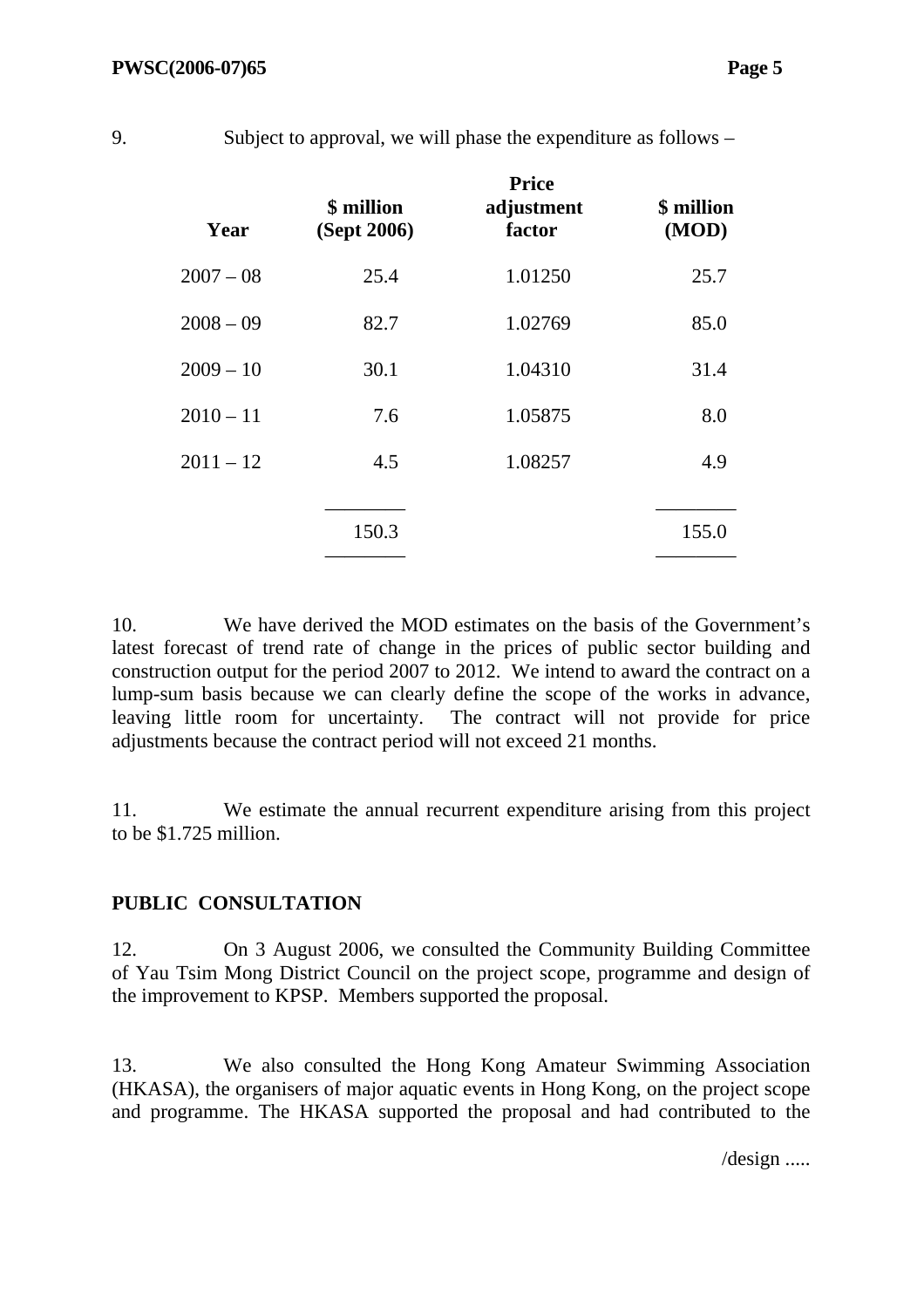design works. The HKASA considered the proposed upgrading sufficient for meeting the standard for holding international aquatic events and competitions, including the EAG. It has also written to all Legislative Council Members to appeal for support of the funding application.

14. The Town Planning Board approved on 28 October 2005 the land use for the proposed extension to the existing indoor swimming pool of the KPSP to house the new trampoline room for land-based diving training and the official rooms.

15. We briefed the Legislative Council Panel on Home Affairs at its meetings on 8 December 2006 and 12 January 2007. The Panel has agreed to the submission of the funding application to the PWSC on 24 January 2007.

16. We will also liaise with organisations representing the disabled on the works to be implemented at the venue to facilitate their use of the venue in future.

## **GREENING**

17. Where feasible technically in respect of structure, loading, space, etc, we will take this opportunity to enhance greening of the venue through appropriate means.

## **ENVIRONMENTAL IMPLICATIONS**

18. The project is not a designated project under the Environmental Impact Assessment Ordinance (Cap. 499). The project would not have any long-term environmental impact.

19. During construction, we will control noise, dust and site run-off nuisances to within established standards and guidelines through the implementation of mitigation measures in the relevant contracts. These include the use of silencers, mufflers, acoustic lining or shields for noisy construction activities, frequent cleaning and watering of the site.

20. We have considered measures in the planning and design stages to reduce the generation of construction and demolition (C&D) materials where possible. In addition, we will require the contractor to reuse inert C&D materials on site or in

/other .....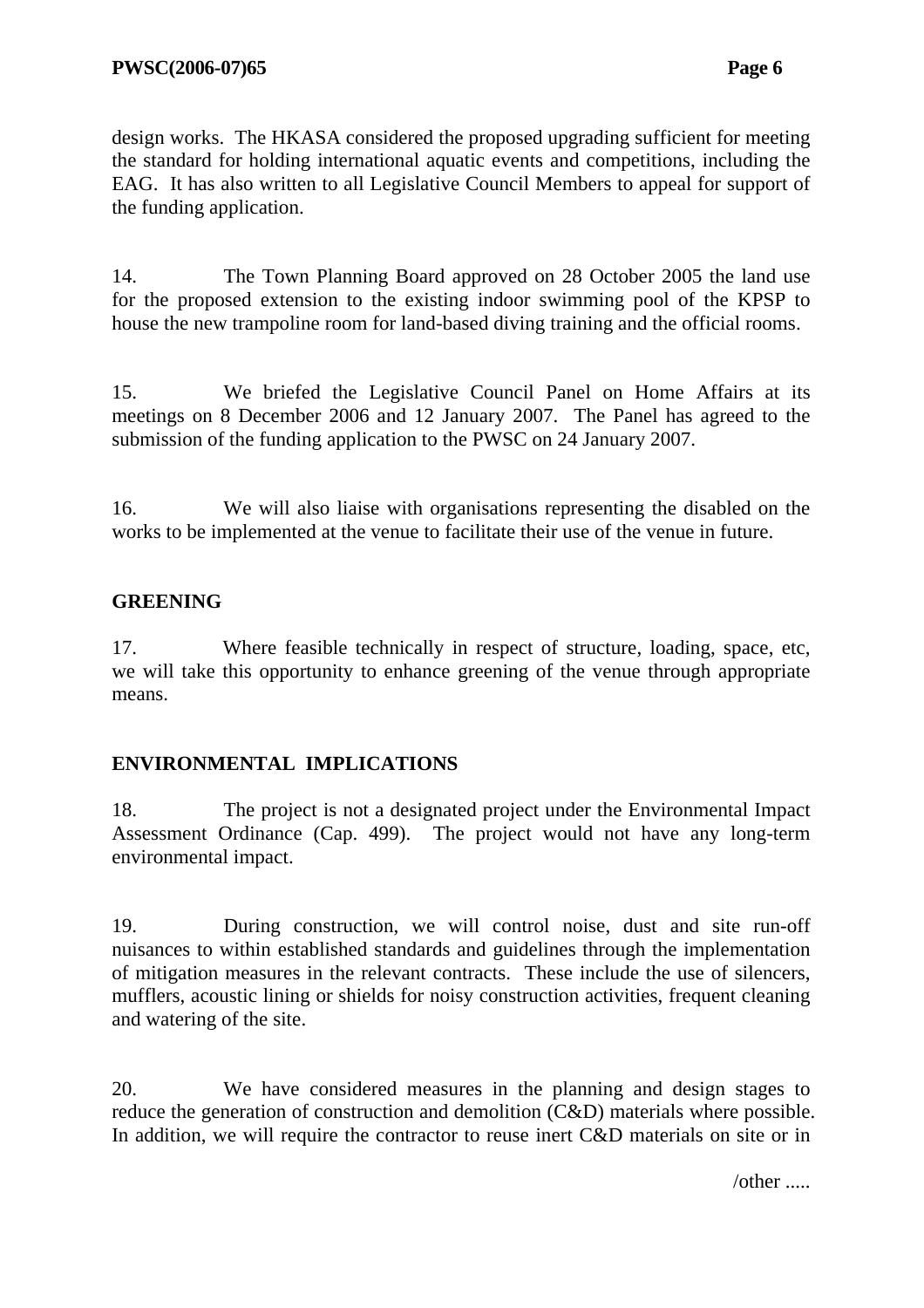other suitable construction sites as far as possible (e.g. use suitable excavated materials for filling within the site, use metal site hoardings and signboards so that these materials can be recycled or reused in other projects), in order to minimise the disposal of C&D materials to public fill reception facilities<sup>3</sup>. We will encourage the contractor to maximise the use of recycled or recyclable C&D materials, as well as the use of non-timber formwork to further minimise the generation of construction waste.

21. We will also require the contractor to submit a waste management plan (WMP) for approval. The WMP will include appropriate mitigation measures to avoid, reduce, reuse and recycle C&D materials. We will ensure that the day-to-day operations on site comply with the approved WMP. We will control the disposal of public fill, C&D materials and C&D waste to public fill reception facilities and landfills respectively through a trip-ticket system. We will require the contractor to separate public fill from C&D waste for disposal at appropriate facilities. We will record the disposal, reuse and recycling of C&D materials for monitoring purposes.

22. We estimate that the project will generate about 3 800 tonnes of C&D materials. Of these, we will deliver 2 650 tonnes (69.7%) to public fill reception facilities for subsequent reuse. In addition, we will dispose of 1 150 tonnes (30.3%) at landfills. The total cost for accommodating C&D materials at public fill reception facilities and landfill sites is estimated to be \$215,300 for this project (based on a unit cost of \$27/tonne for disposal at public fill reception facilities and \$125/tonne<sup>4</sup> at landfills).

## **LAND ACQUISITION**

23. The project does not require any land acquisition.

## **BACKGROUND INFORMATION**

24. We upgraded **248RS** to Category B in June 2005. We engaged

/consultants .....

<sup>3</sup> Public fill reception facilities are specified in Schedule 4 of the Waste Disposal (Charges for Disposal of Construction Waste) Regulation. Disposal of public fill in public fill reception facilities requires a licence issued by the Director of Civil Engineering and Development.

<sup>&</sup>lt;sup>4</sup> This estimate has taken into account the cost of developing, operating and restoring the landfills after they are filled and the aftercare required. It does not include the land opportunity cost for existing landfill sites (which is estimated at  $$90/m^3$ ), nor the cost to provide new landfills, (which is likely to be more expensive) when the existing ones are filled.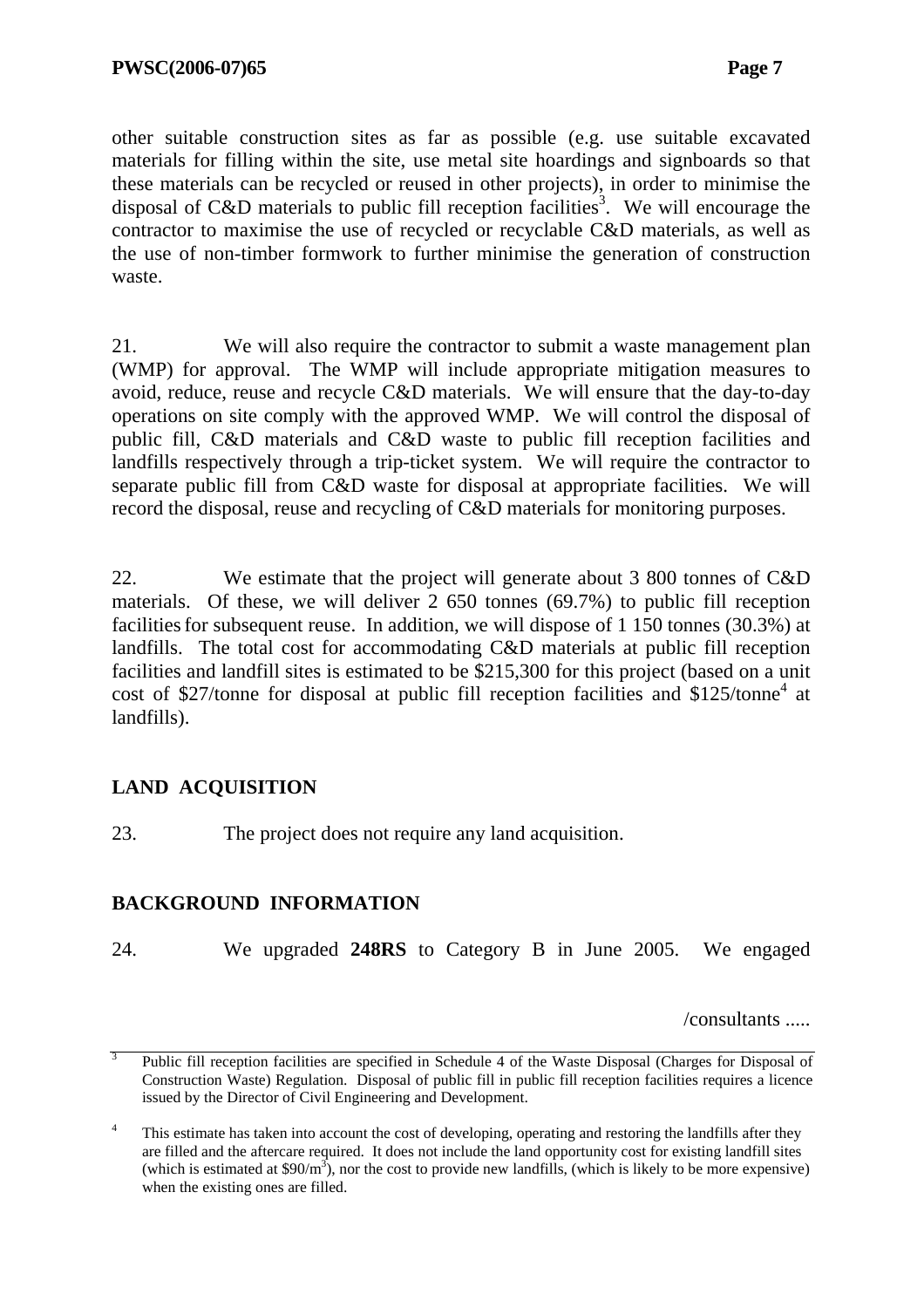consultants to undertake detailed design in March 2006 and tender documentation of the project in December 2006 at a total cost of \$5.03 million. We have charged this amount to block allocation **Subhead 3100GX** "Project feasibility studies, minor investigations and consultants' fees for items in Category D of the Public Works Programme". The consultants have completed the detailed design and are finalising the tender documents.

25. The proposed construction work will involve removal of two trees, which will be transplanted within the Kowloon Park. The two trees are not important trees<sup>5</sup>.

26. We estimate that the proposed works will create about 145 jobs (130 for labourers and 15 for professional/technical staff) providing a total employment of 2 300 man-months.

--------------------------------------

Home Affairs Bureau January 2007

5 "Important tree" refers to trees in the Register of Old and Valuable Trees, or any other trees that meet one or more of the following criteria -

<sup>(</sup>a) trees of 100 years old or above;

<sup>(</sup>b) trees of cultural, historical or memorable significance e.g. Fung Shui trees, trees as landmark of monastery or heritage monument, and trees in memory of important persons or event;

<sup>(</sup>c) trees of precious or rare species;

<sup>(</sup>d) trees of outstanding form (taking account of overall tree sizes, shape and any special features) e.g. trees with curtain like aerial roots, trees growing in unusual habitat; or

<sup>(</sup>e) trees with trunk diameter equal or exceeding 1.0 metre (measured at 1.3 metre above ground level), or with height/canopy spread equal or exceeding 25m.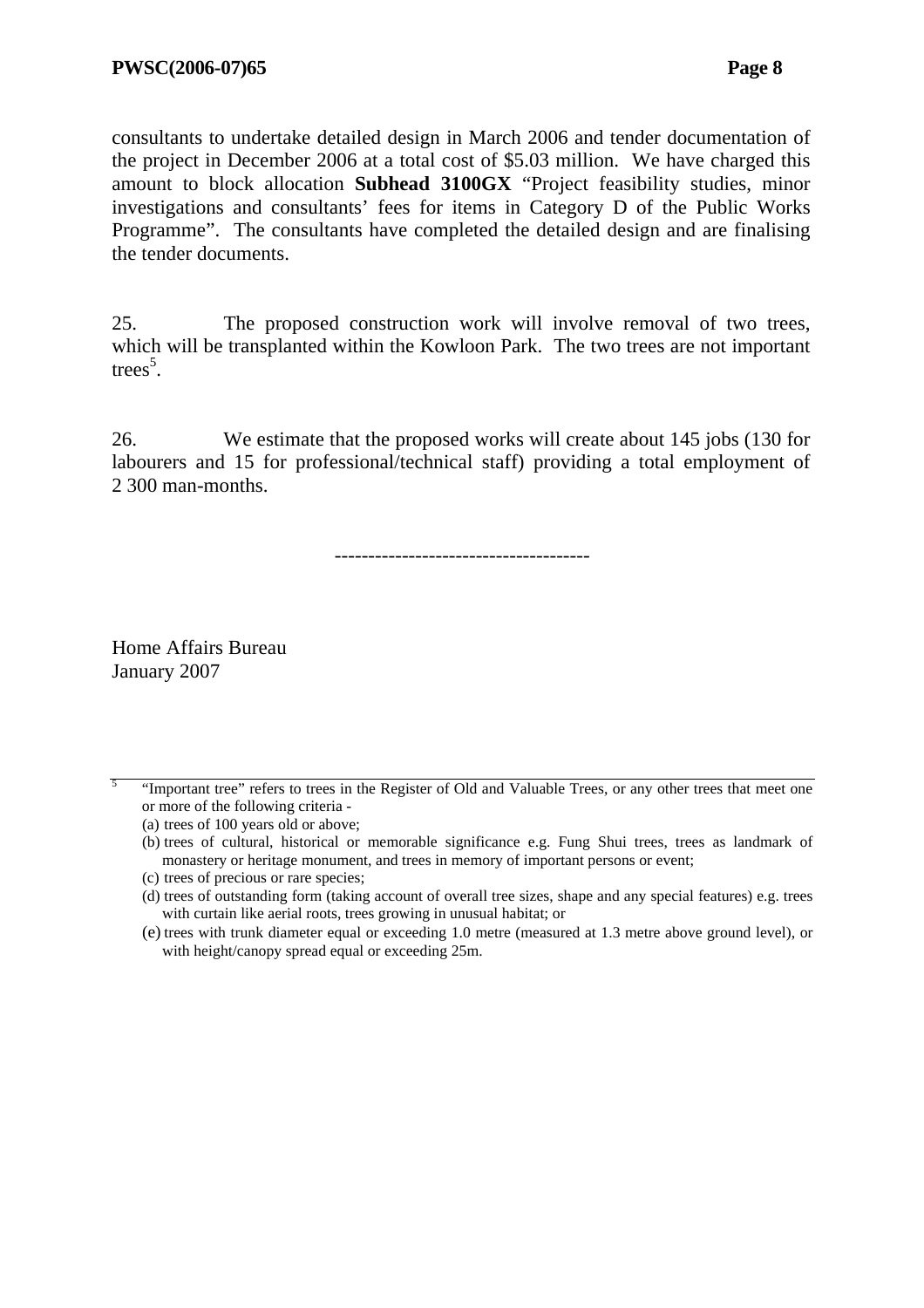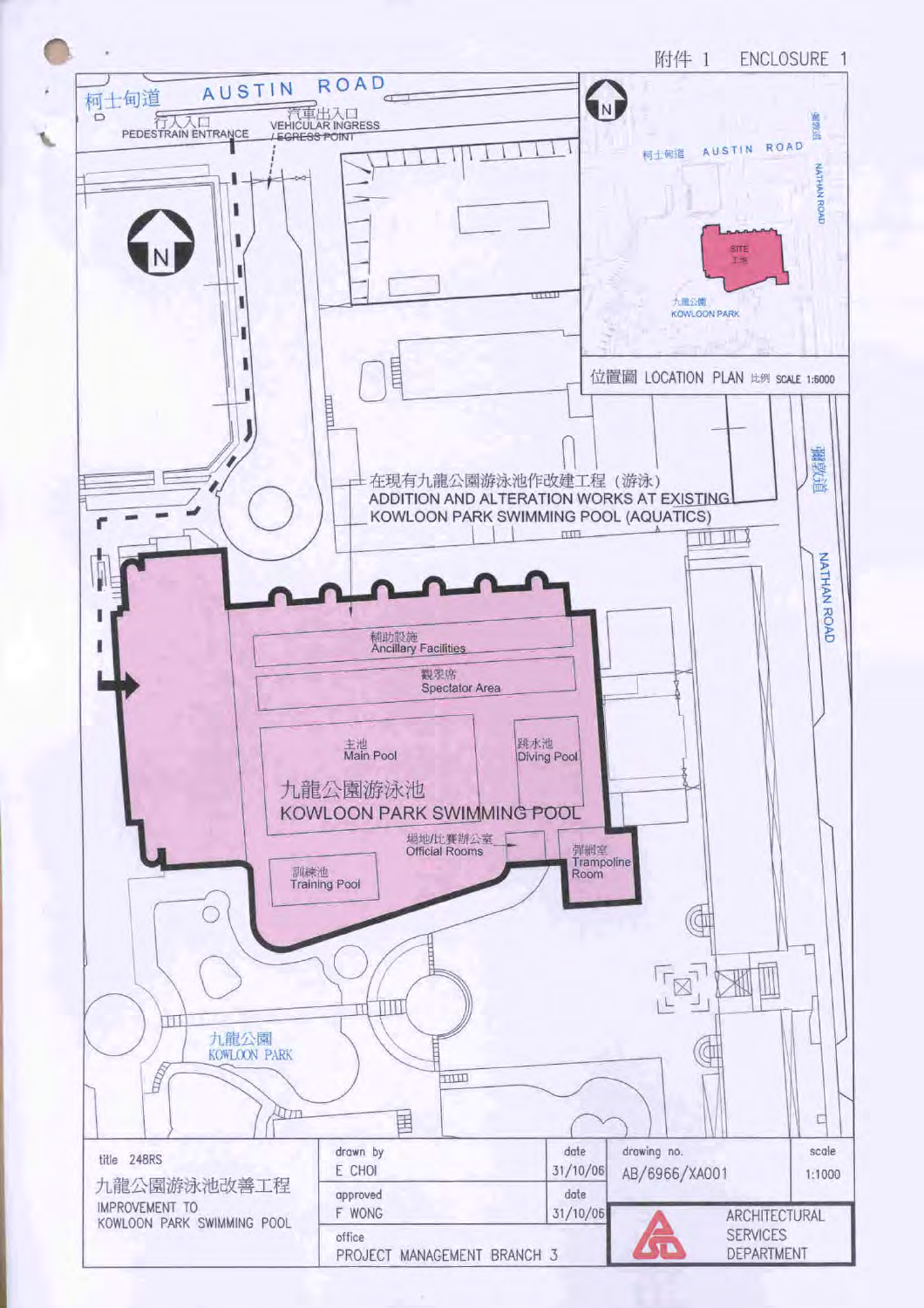

Improvement to Kowloon Park Swimming Pool (Before)<br>九龍公園游泳池改善工程 (工程前)



Improvement to Kowloon Park Swimming Pool (After)<br>九龍公園游泳池改善工程(工程後)

| title 248RS<br>九龍公園游泳池改善工程                   | drawn by<br>E CHOI                    | date<br>31/10/06 | drawing no.<br>AB/6966/XA002  | scale |
|----------------------------------------------|---------------------------------------|------------------|-------------------------------|-------|
| IMPROVEMENT TO<br>KOWLOON PARK SWIMMING POOL | approved<br><b>WONG</b>               | date<br>31/10/06 | ARCHITECTURAL                 |       |
|                                              | office<br>PROJECT MANAGEMENT BRANCH 3 |                  | <b>SERVICES</b><br>DEPARTMENT |       |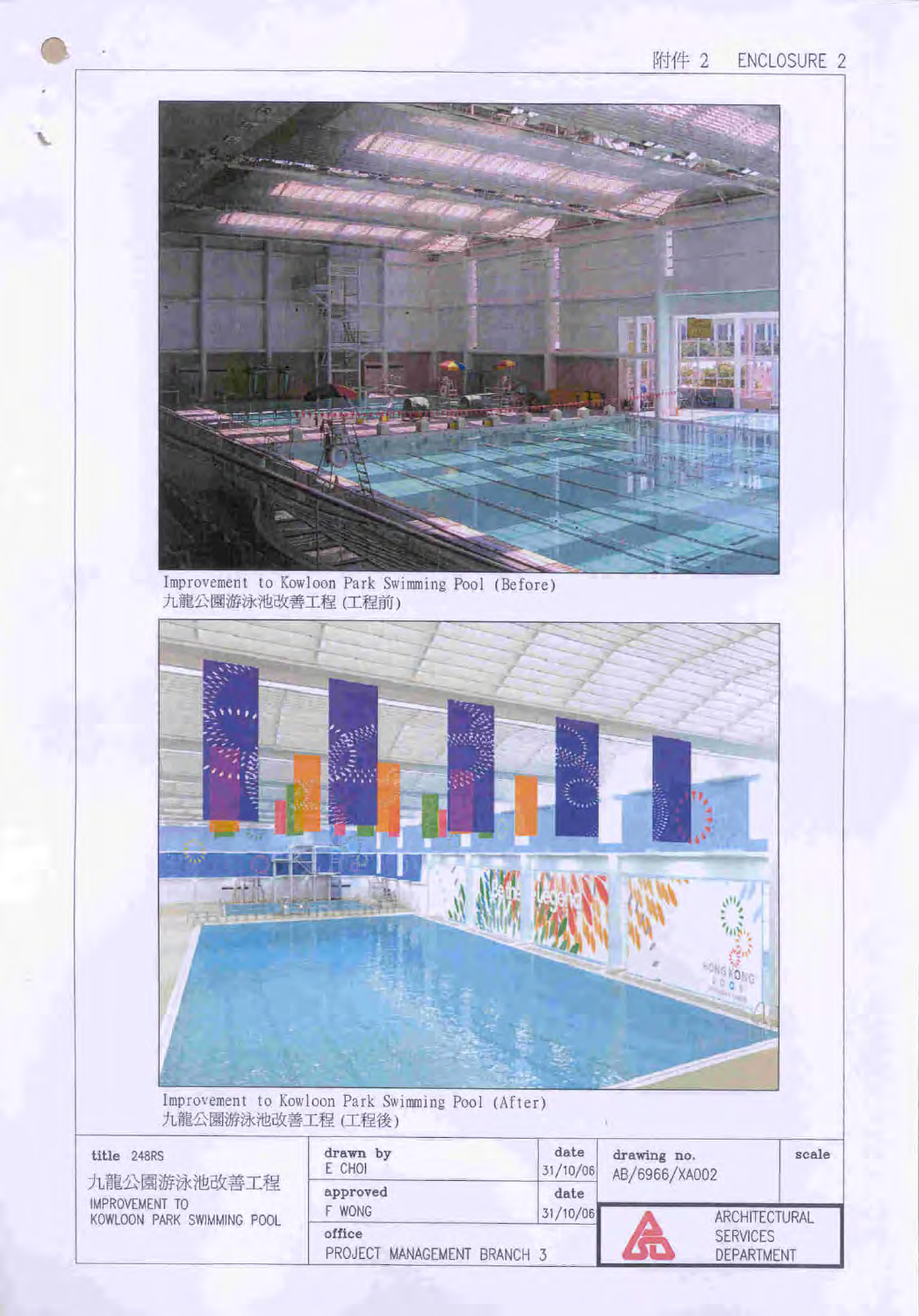## 附件 3 ENCLOSURE 3



Improvement to Kowloon Park Swimming Pool (After) 九龍公園游泳池改善工程(工程後)

| title 248RS                                                        | drawn by<br>E CHOI                    | date<br>31/10/06 | drawing no.<br>AB/6966/XA003  | scale         |
|--------------------------------------------------------------------|---------------------------------------|------------------|-------------------------------|---------------|
| 九龍公園游泳池改善工程<br><b>IMPROVEMENT TO</b><br>KOWLOON PARK SWIMMING POOL | approved<br>F WONG                    | date<br>31/10/06 |                               | ARCHITECTURAL |
|                                                                    | office<br>PROJECT MANAGEMENT BRANCH 3 |                  | <b>SERVICES</b><br>DEPARTMENT |               |